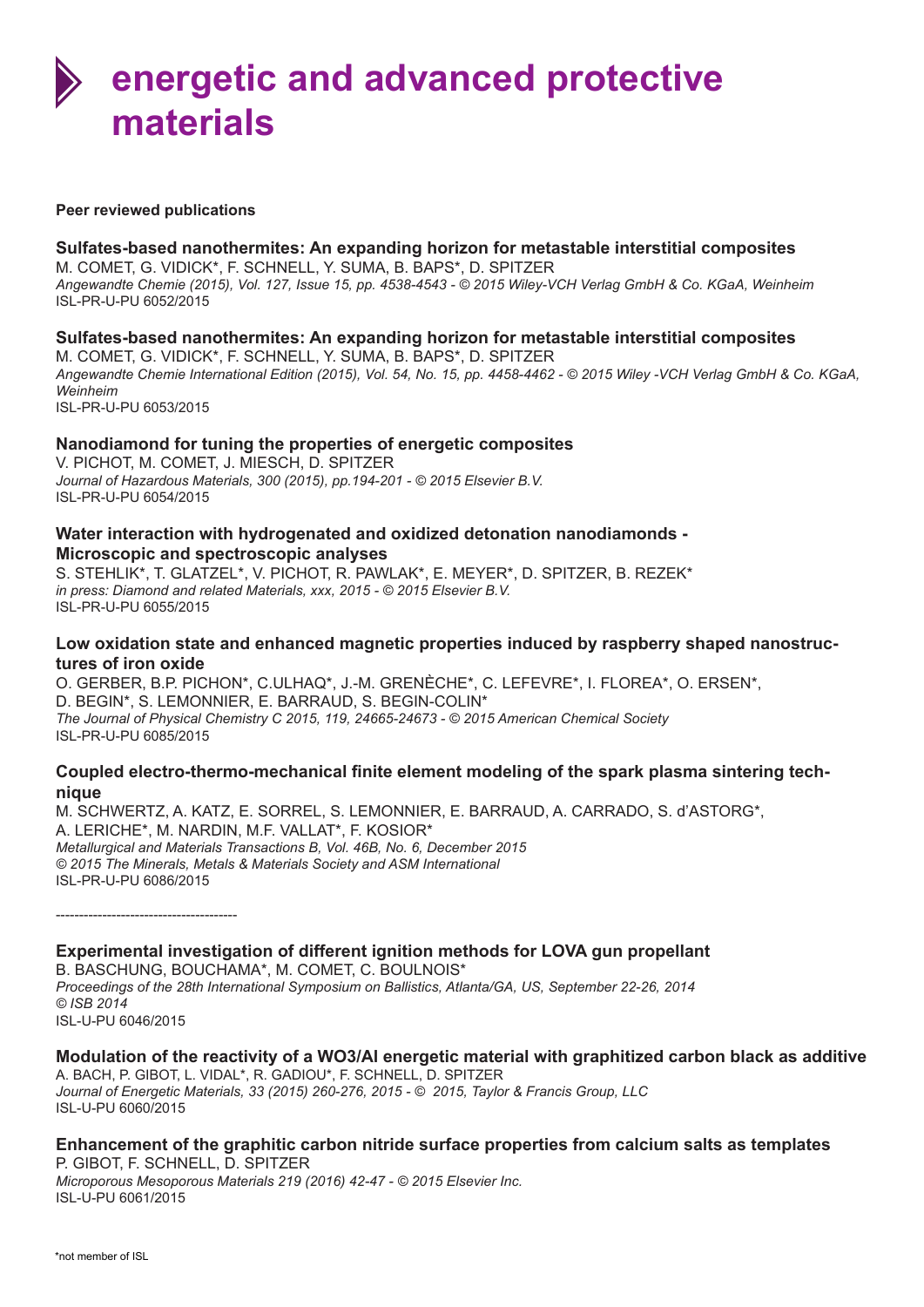# **Formation of HxN-rich graphitic carbon nitride network from guanidine carbonate salt by pyrolysis**

P. GIBOT, P. FIOUX\*, F. SCHNELL, D. SPITZER *Diamond Related Materials 59 (2015) 7DS12 - © 2015 Elsevier B.V.* ISL-U-PU 6062/2015

# Ca<sub>3</sub>(PO<sub>4</sub>), biomaterial: A non toxic template to prepare highly porous Cr<sub>2</sub>O<sub>3</sub>

P. GIBOT, F. SCHNELL, D. SPITZER *Materials Letters 161 (2015) 172DS174 - © 2015 Elsevier B.V.* ISL-U-PU 6063/2015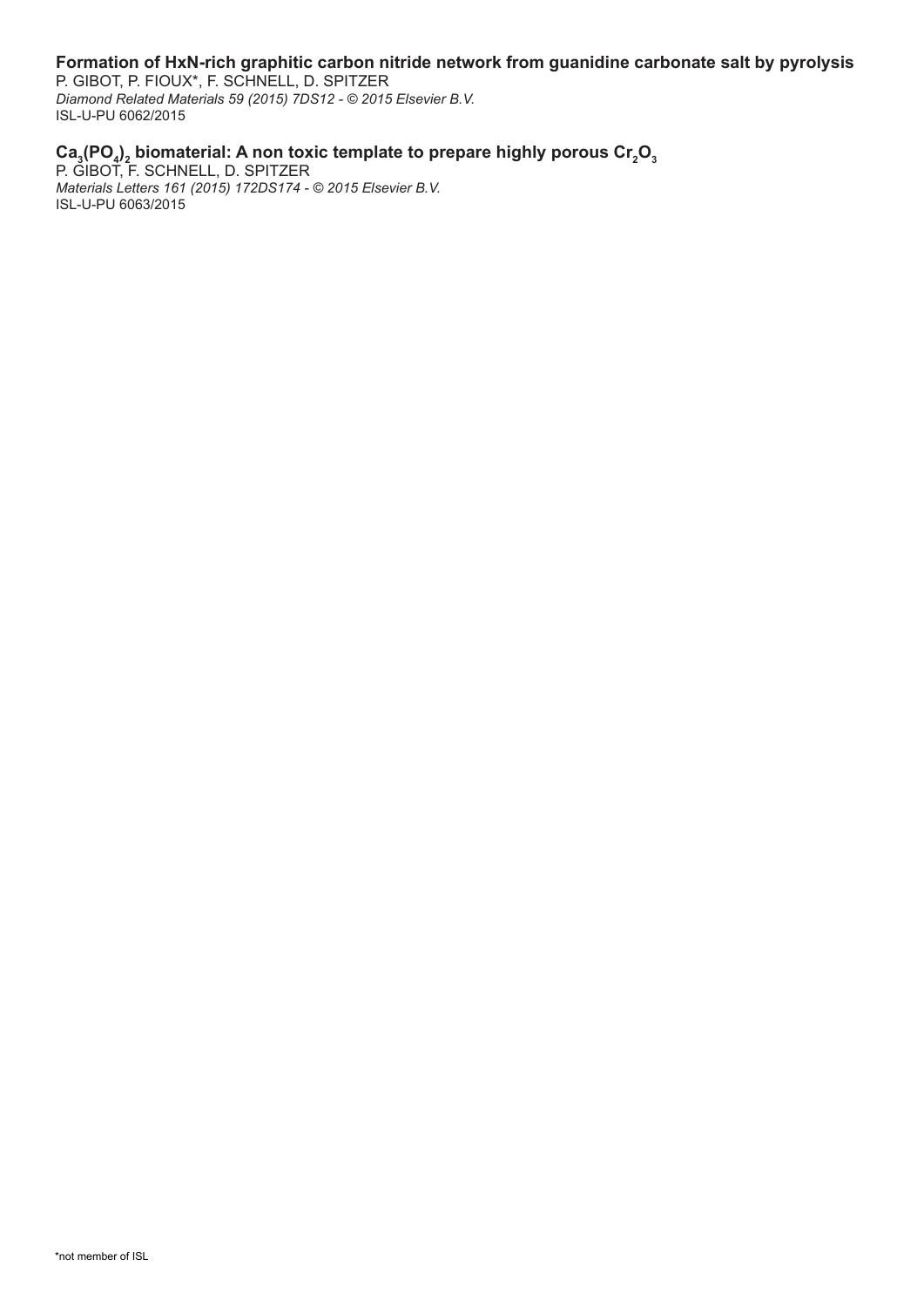

#### **Peer reviewed publications**

### **On maximum bandwidth of rectangular cavity antennas with broadside radiation pattern**

M. MARTINIS, K. MAHDJOUBI\*, R. SAULEAU\*, S. COLLARDEY\*, L. BERNARD, G. VALERIO\* *IEEE Antennas and Wireless Propagation Letters, Vol. 13, 2014, pp. 1709-1712 - © 2014 IEEE* ISL-PR-U-PU 6011/2015

#### **Robust gain-scheduled autopilot design for spin-stabilized projectiles with a course-correction fuze** S. THEODOULIS, F. SEVE, Ph. WERNERT

*Journal of Aerospace Science & Technology, Vol. 42 (2015), pp. 477- 489 - © 2015 Elsevier Masson SAS* ISL-PR-U-PU 6020/2015

### **Bandwidth behavior and improvement of miniature cavity antennas with broadside radiation pattern using a metasurface**

M. MARTINIS, K. MAHDJOUBI\*, R. SAULEAU\*, S. COLLARDEY\*, L. BERNARD *IEEE Transactions on Antennas and Propagation, Vol. 63, No. 5, May 2015, pp. 1899-1908 - © 2015 IEEE* ISL-PR-U-PU 6034/2015

### **Magnetometer-augmented IMU simulator: In-depth elaboration**

T. BRUNNER, J.P. LAUFFENBURGER\*, S. CHANGEY, M. BASSET\* *Sensors MDPI 2015, Inertial Sensors and Systems, 15 (3), pp. 5293-5310* ISL-PR-PU 6035/2015

# **Data fusion for attitude estimation of a projectile: From theory to in-flight demonstration**

S. CHANGEY, E. PECHEUR *Chapter 29 from Multisensor Data Fusion: From Algorithms and Architectural Design to Applications © 2016 Taylor & Francis Group* ISL-PR-U-PU 6048/2015

---------------------------------------

### **Free flight measurement technique in shock tunnel**

B. MARTINEZ, M. BASTIDE, P. WEY *30th AIAA Aerodynamic Measurement Technology and Ground Testing Conference, 2014, Atlanta/GA, US, June 16-20, 2014 - © 2014 AIAA* ISL-U-PU 6001/2015

# **Supersonic projectile steering using micro-actuators: Experimental and numerical flow study**

M. LIBSIG, B. MARTINEZ, C. REY, Th. GAUTHIER *CFTL2014 - 14ème Congrès Francophone de Technique Laser, Marseille, FR, 15-19 septembre 2014* ISL-PU 6012/2015

# **Pitch axis control for a guided projectile in a wind tunnel-based Hardware-In-the-Loop setup**

G. STRUB, V. GASSMANN, S. THEODOULIS, S. DOBRE, M. BASSET\* *2015 AIAA SCITECH, Modeling and Simulation Technologies Conference, Kissimmee/FL, US, January 5-9, 2015 © 2015 AIAA* ISL-U-PU 6021/2015

### **Comparison of a cavity antenna with stacked patches and a metasurface-inspired design**

M. MARTINIS, K. MAHDJOUBI\*, R. SAULEAU\*, S. COLLARDEY\*, L. BERNARD *EuCAP'2015 - 9th European Conference on Antennas and Propagation, Lisbon, PT, April 12-17, 2015 © 2015 EurAAP* ISL-U-PU-6033/2015

### **A conical phased array for reliable and discrete communications**

V. JAECK, L. BERNARD, K. MAHDJOUBI\*, R. SAULEAU\*, S. COLLARDEY\*, P. POULIGUEN\*, P. POTIER\* *EuCAP'2015 - 9th European Conference on Antennas and Propagation, Lisbon, PT, April 12-17, 2015 © 2015 EurAAP* ISL-U-PU 6036/2015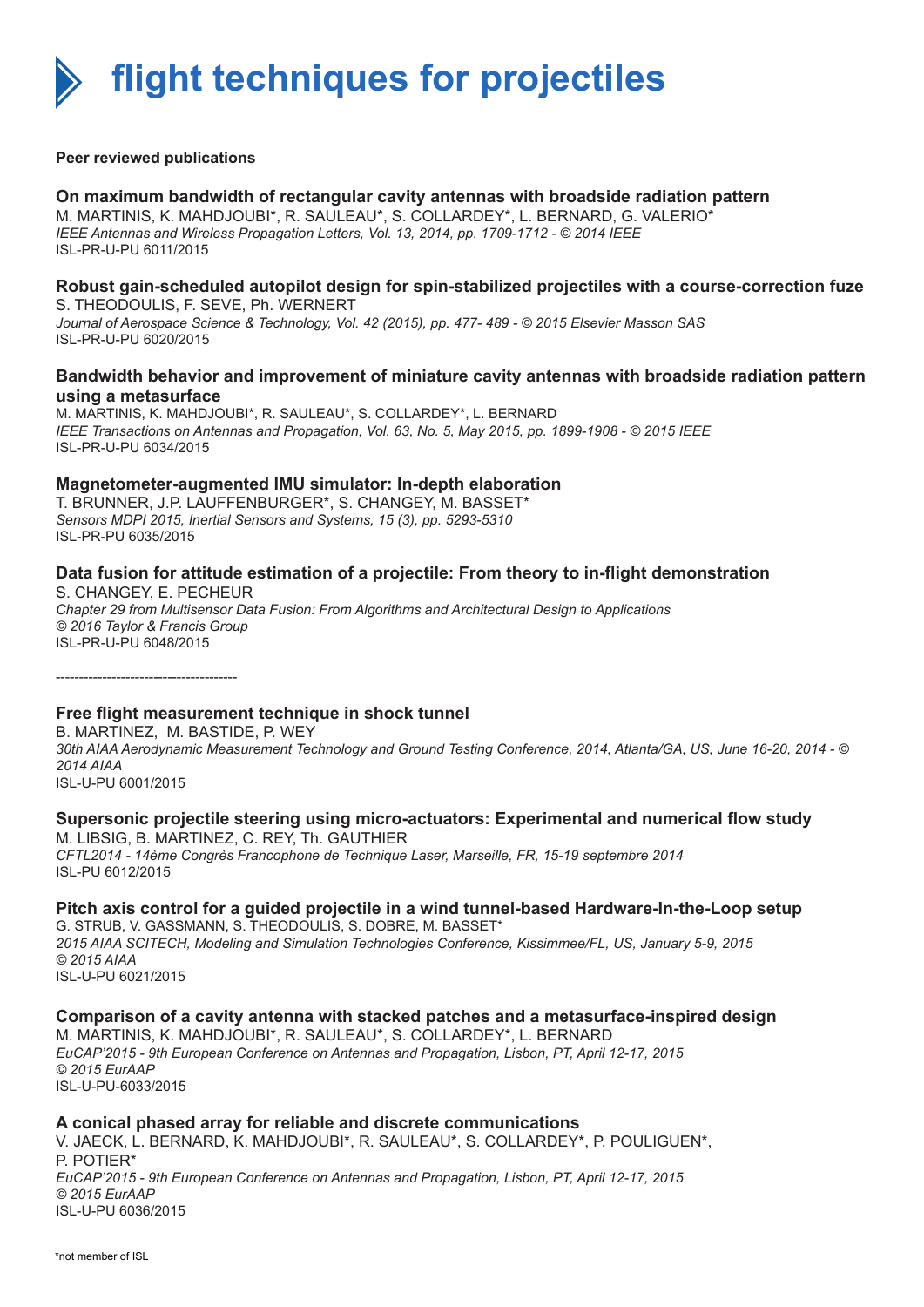### **Compact beam forming network for a switched phased array**

V. JAECK, L. BERNARD, K. MAHDJOUBI\*, R. SAULEAU\*, S. COLLARDEY\*, P. POULIGUEN\*, P. POTIER\* *EuCAP'2015 - 9th European Conference on Antennas and Propagation, Lisbon, PT, April 12-17, 2015 © 2015 EurAAP* ISL-U-PU 6037/2015

# **MarcoPolo-R ERC dynamic stability characterization. Open range free-flight tests**

S. DOBRE, C. BERNER, M. ALBISSER, F. SAADA, E. CLOPEAU\*, L. FERRACINA\*, L. MARRAFFA\* *8th European Symposium on Aerothermodynamics for Space Vehicles, Lisbon, PT, March 2-6, 2015 © European Space Agency* ISL-U-PU 6039/2015

# **Recent advances in antenna field at ISL**

L. BERNARD, V. JAECK, M. MARTINIS, C. THOMAS, R. ADAM, E. BIEBER *Workshop Unistra-ISL-UHA, University of Strasbourg, Illkirch Grafenstaden, FR, July 7-8, 2015* ISL-PU 6041/2015

# **Intégration de capteurs magnétiques dans des algorithmes de navigation pour la localisation de véhicule de manière absolue**

S. CHANGEY, Multiple authors *Workshop Unistra-ISL-UHA, University of Strasbourg, Illkirch Grafenstaden, FR, July 7-8, 2015* ISL-PU 6043/2015

### **Synthèse de diagrammes de réseaux d'antennes de géométrie 3D**

V. JAECK, L. BERNARD, K. MAHDJOUBI\*, R. SAULEAU\*, S. COLLARDEY\*, P. POTIER\*, P. POULIGUEN\* *XIXèmes Journées Nationales Micro-ondes, Bordeaux, FR, 2-5 juin 2015 - © JNM'15*  ISL-U-PU 6045/2015

### **Experimental investigations on a free-flying supersonic projectile model submitted to an electric discharge generating plasma**

P. GNEMMI, C. REY *ISSW30 - 30th International Symposium on Shock Waves, Tel Aviv, Israel, July 19-24, 2015* ISL-PU 6057/2015

#### **Recent developments at the ISL open range test site and related measurement techniques** C. BERNER, S. DOBRE, M. ALBISSER

*66th Aeroballistic Range Association Meeting, San Antonio/TX, US, October 4-9, 2015* ISL-PU 6058/2015

**Supersonic projectile steering using micro-actuators: experimental and numerical study** M. LIBSIG, B. MARTINEZ, C. REY, Th. GAUTHIER, P. WEY, C. BERNER *33rd AIAA Applied Aerodynamics Conference, pp. 2411-2423, Dallas/TX, US, June 22-26, 2015 - © 2015 AIAA* ISL-U-PU 6068/2015

### **Motion measurement of a wind tunnel model by stereovision technique**

B. MARTINEZ, D. BIDINO, M. BASTIDE, C. DEMEAUTIS, P. WEY, F. LEOPOLD *31st AIAA Aerodynamic Measurement Technology and Ground Testing, Dallas/TX, US, June 22-26, 2015* © 2015 AIAA ISL-U-PU 6091/2015

### **Performance improvement of a motor speed controller for low-cost MAVs**

E. ROUSSEL, V. GASSMANN, E. LAROCHE\* *CEAS EuroGNC Conference 2015, Toulouse, FR, April 13-15, 2015 - © 2015 Springer* ISL-U-PU 6099/2015

### **Pitch axis control for a guided projectile in a wind tunnel-based hardware-in-the-loop setup** G. STRUB, V. GASSMANN, S. THEODOULIS, S. DOBRE

*Journée GT MOSAR, French-German Research Institute of Saint-Louis (ISL), Saint-Louis, FR, April 23, 2015* ISL-PU 6101/2015

# **Hardware-in-the-loop experimental setup development for a guided projectile in a wind tunnel** G. STRUB, V. GASSMANN, S. THEODOULIS, S. DOBRE

*Workshop Unistra-ISL-UHA, University of Strasbourg, Illkirch Grafenstaden, FR, July 7-8, 2015* ISL-PU 6102/2015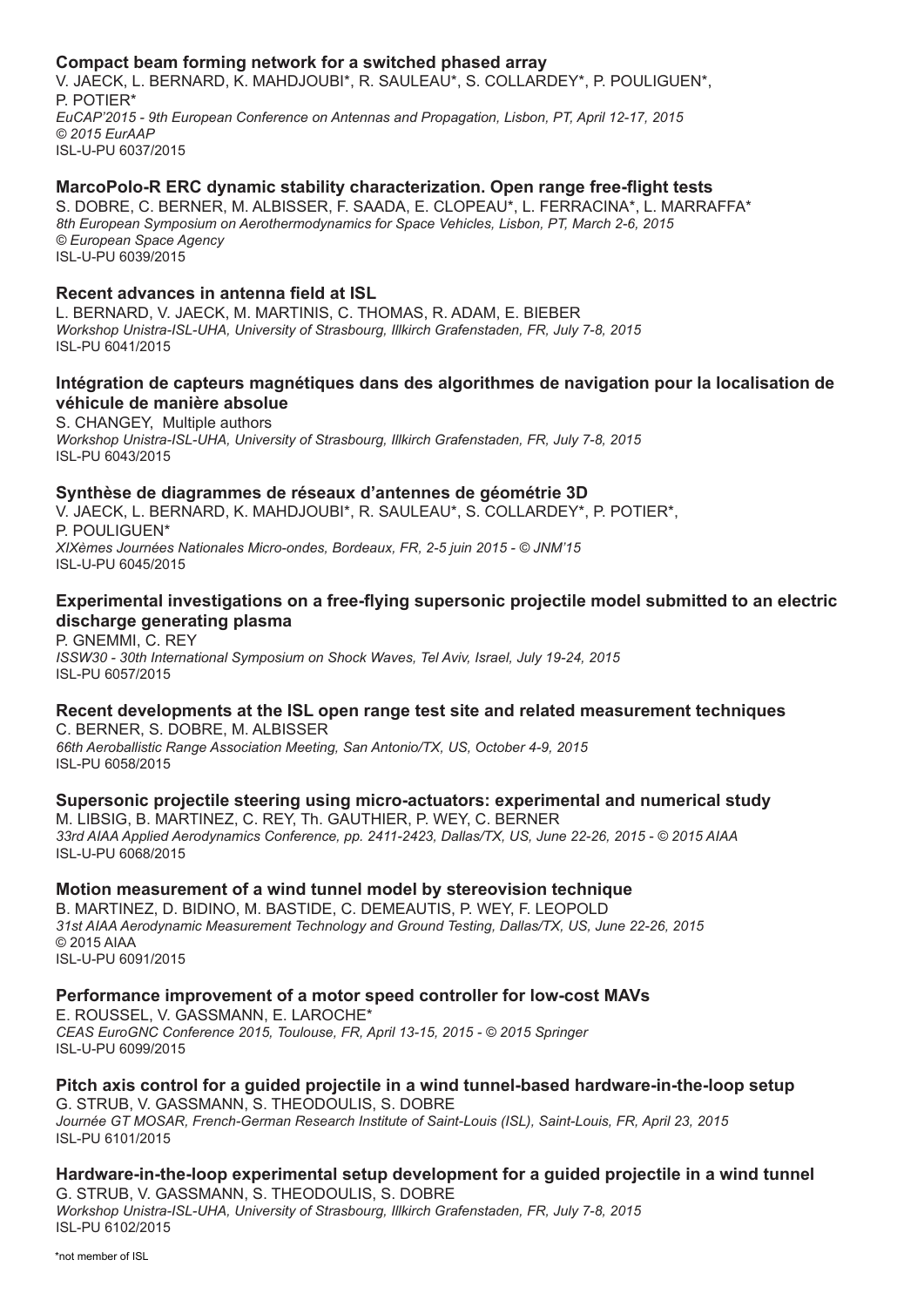# **Nonlinear flight simulator of a canard-guided spin-stabilized projectile**

F. SEVE, S. THEODOULIS, M. ZASADZINSKI\*, M. BOUTAYEB\*, Ph. WERNERT *CEAS EuroGNC Conference 2015, Toulouse, FR, April 13-15, 2015 - © 2015 Springer* ISL-U-PU 6103/2015

# **LPV/LFR modelling and analysis of a highly agile missile**

S. FLEISCHMANN, S. THEODOULIS, J.-P. HARCAUT\*, E. LAROCHE\*, E. WALLNER\* *Journée GT MOSAR, French-German Research Institute of Saint-Louis (ISL), Saint-Louis, FR, April 23, 2015* ISL- PU 6106/2015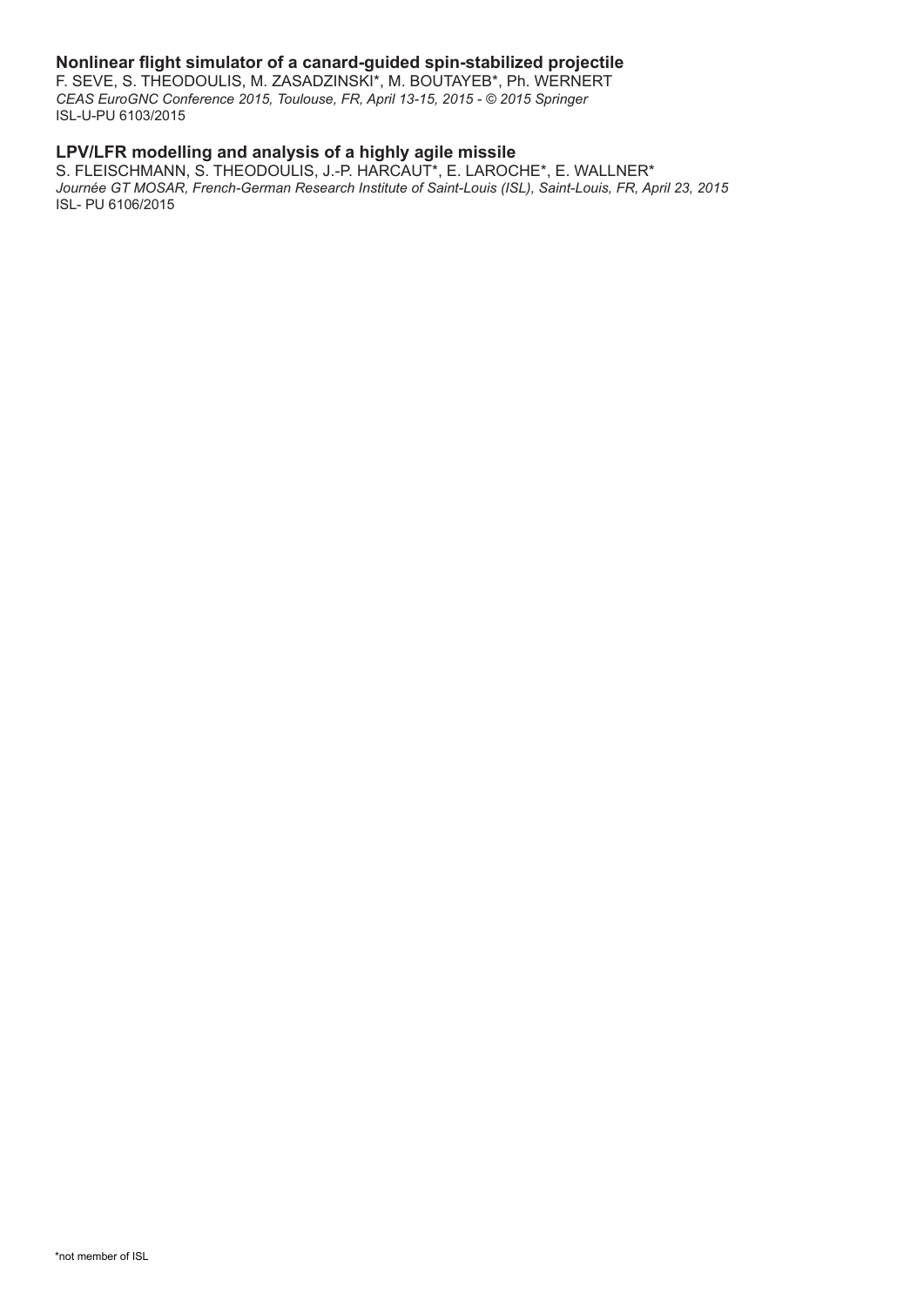**laser and electromagnetic technologies**

#### **Peer reviewed publications**

# **6.5 W ZnGeP<sub>2</sub> OPO directly pumped by a Q-switched Tm<sup>3+</sup>-doped single-oscillator fiber laser**

C. KIELECK, A. BERROU, B. DONELAN, B. CADIER\*, T. ROBIN\*, M. EICHHORN *Optics Letters, Vol. 40, Issue 6, pp. 1101-1104 (2015) - © 2015 Optical Society of America* ISL-PR-U-PU-6016/2015

### **Actively mode-locked Tm3+-doped silica fiber laser with wavelength-tunable, high average output power**

C. KNEIS, B. DONELAN, A. BERROU, I. MANEK-HÖNNINGER\*, T. ROBIN\*, B. CADIER\*, M. EICHHORN, C. KIELECK *Optics Letters, Vol. 40, No. 7, April 1, 2015 - © 2015 Optical Society of America* ISL-PR-U-PU-6022/2015

# **The use of a railgun facility for dynamic fracture of brittle materials**

M. SCHNEIDER, G. VINCENT, J.D. HOGAN\*, J.G. SPRAY\* *IEEE Transactions on Plasma Science, Vol. 43, Issue 5, pp. 1162-1166 - © 2015 IEEE* ISL-PR-U-PU 6023/2015

### **Using the SR\3-60 railgun in augmented mode**

G. VINCENT, S. HUNDERTMARK *IEEE Transactions on Plasma Science, Vol. 43, Issue 5, pp. 155-1558 - © 2015 IEEE* ISL-PR-U-PU 6024/2015

### **Temperature dependence of 4H-SiC ionization rates using Optical Beam Induced Current**

H. HAMAD\*, C. RAYNAUD\*, P. BEVILACQUA\*, S. SCHARNHOLZ, D. PLANSON\* *Materials Science Forum, Vols 821-823 (2015), pp. 223-228 - © 2015 Trans Tech Publications, Switzerland* ISL-PR-U-PU-6038/2015

### **Experimental tests for Lithium batteries discharged by high power pulses**

M. MARRACCI\*, B. TELLINI\*, O. LIEBFRIED, V. BROMMER *International Instrumentation and Measurement Technology Conference (I²MTC), Pisa, IT, May 11-14, 2015 - © 2015 IEEE*  ISL-PR-U-PU-6047/2015

# **A high-pressure, flowing liquid dielectric pulse forming line**

R. BISCHOFF *IEEE Transactions on Plasma Science, Vol. 43, No. 10, October 2015, pp. 3381-3384 - © 2015 IEEE* ISL-PR-U-PU-6076/2015

---------------------------------------

# **Further experiments with a UHF radio link to a railgun projectile**

S. HUNDERTMARK, Y. SCHAEFFER, D. SIMICIC, G. VINCENT *17th International Symposium on Electromagnetic Launch Technology (EML), 2014, La Jolla/CA, US, July 07-11, 2014 © 2014 IEEE* ISL-U-PU-6002/2015

# **Acceleration of aluminum booster projectiles with PEGASUS**

S. HUNDERTMARK, D. SIMICIC, G. VINCENT *17th International Symposium on Electromagnetic Launch Technology (EML), 2014, La Jolla/CA, US, July 07-11, 2014 © 2014 IEEE* ISL-U-PU-6003/2015

# **Using the SR\3-60 railgun in augmented mode**

G. VINCENT, S. HUNDERTMARK *17th International Symposium on Electromagnetic Launch Technology (EML), 2014, La Jolla/CA, US, July 07-11, 2014 © 2014 IEEE* ISL-U-PU-6004/2015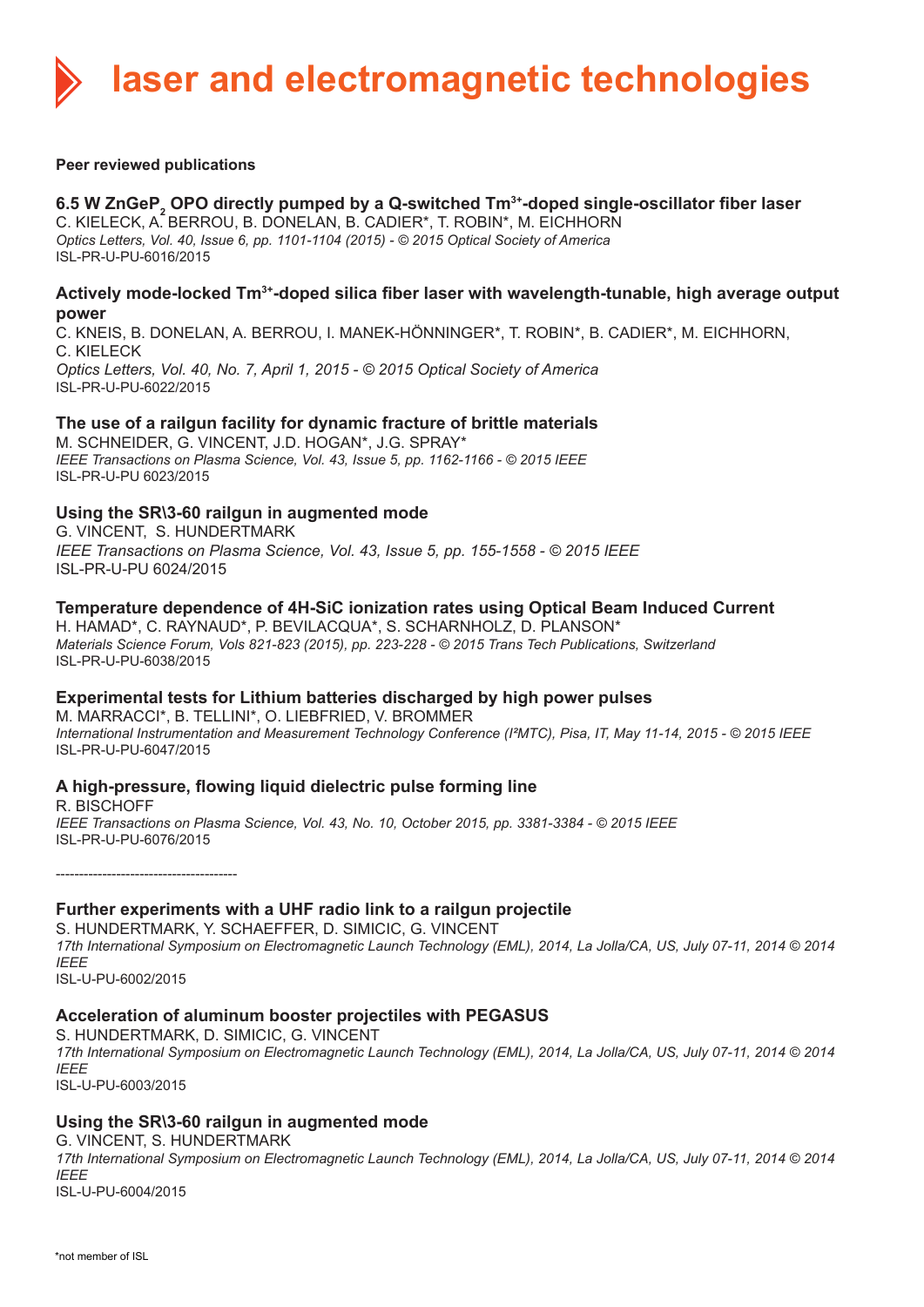# **A scenario for a future European shipboard railgun**

S. HUNDERTMARK, D. LANCELLE\* *17th International Symposium on Electromagnetic Launch Technology (EML), 2014, La Jolla/CA, US, July 07-11, 2014 © 2014 IEEE* ISL-U-PU-6005/2015

# **Experiments to increase the used energy with the PEGASUS railgun**

S. HUNDERTMARK, M. SCHNEIDER, D. SIMICIC, G. VINCENT *IEEE Transactions on Plasma Science, Vol. 42, Issue: 10, October 2014 - © 2014 IEEE* ISL-U-PU-6006/2015

# **The modular augmented staged electromagnetic launcher operated in the energy storage mode**

M. ROCH, S. HUNDERTMARK, M.J. LÖFFLER\*, P. ZACHARIAS\* *17th International Symposium on Electromagnetic Launch Technology (EML), La Jolla/CA, US, July 07-11, 2014 © IEEE 2014* ISL-U-PU 6007/2015

# **A high-power capacitor charger using IGCTs in a boost converter system**

V. BROMMER, O. LIEBFRIED, S. SCHARNHOLZ La Revue 3EI, n°79, Janvier 2015 - © 2015 SEE - Société de l'électricité, de l'électronique et des technologies de l'information et *de la communication* ISL-U-PU-6014/2015

### **6.5 W mid-infrared ZnGeP2 parametric oscillator directly pumped by a Q-switched Tm3+-doped single-oscillator fiber laser**

C. KIELECK, A. BERROU, B. DONELAN, B. CADIER\*, T. ROBIN\*, M. EICHHORN *Proc. of SPIE, Volume 9347, Nonlinear Frequency Generation and Conversion: Materials, Devices, and Applications XIV, February 27, 2015 - © 2015 SPIE* ISL-U-PU-6017/2015

### **Invited Paper -**

#### **Spectroscopic foundations of lasers: Spontaneous emission into a resonator mode** M. EICHHORN, M. POLLNAU\*

*IEEE Journal of Selected Topics in Quantum Electronics, Vol. 21, No. 1, January/February 2015 - © 2015 SPIE* ISL-U-PU-6018/2015

### **4.5 W mid-infrared supercontinuum generation in a ZBLAN fiber pumped by a Q-switched mode-locked Tm3+- doped fiber laser**

C. KNEIS, B. DONELAN, A. BERROU, I. MANEK-HÖNNINGER\*, B. CADIER\*, T. ROBIN\*, M. POULIN\*, F. JOULAIN\* *Proc. SPIE 9342, Solid State Lasers XXIV: Technology and Devices, February 20, 2015 - © 2015 SPIE* ISL-U-PU-6019/2015

### **120-mJ Mid-Infrared ZnGeP2 FIRE OPO**

M. EICHHORN, M. SCHELLHORN, M.W. HAAKESTADT\*, H. FONNUM\*, E. LIPPERT\* *Nonlinear Optics (NLO), Kauai, HI/US, July 26-31, 2015* ISL-PU-6050/2015

### **Advances in mid-infrared nanosecond OPOs directly pumped by Tm3+-doped and Tm3+, Ho3+-codoped fiber lasers**

C. KIELECK, B. DONELAN, A. DHOLLANDE, C. KNEIS, M. SCHELLHORN, M. EICHHORN *Advanced Solid State Lasers Conference and Exhibition, Berlin, DE, October 4-9, 2015 - © 2015 OSA* ISL-U-PU-6064/2015

# **Mid-IR supercontinuum generation in ZBLAN fibers with high output power and high conversion efficiency**

C. KNEIS, T. ROBIN\*, B. CADIER\*, F. JOULAIN\*, M. POULAIN\*, I. MANEK-HÖNNINGER\*, M. EICHHORN, C. KIELECK *Advanced Solid State Lasers Conference and Exhibition, Berlin, DE, October 4-9, 2015 - © 2015 OSA* ISL-U-PU-6065/2015

# **Single-frequency Q-switched operation of a resonantly pumped Ho:KY3F10 laser with a twisted mode cavity using prelase control**

M. SCHELLHORN, C. BOLLIG\*, D. PARISI\*, M. TONELLI\*, M. EICHHORN *Advanced Solid State Lasers Conference and Exhibition, Berlin, DE, October 4-9, 2015 - © 2015 OSA* ISL-U-PU-6066/2015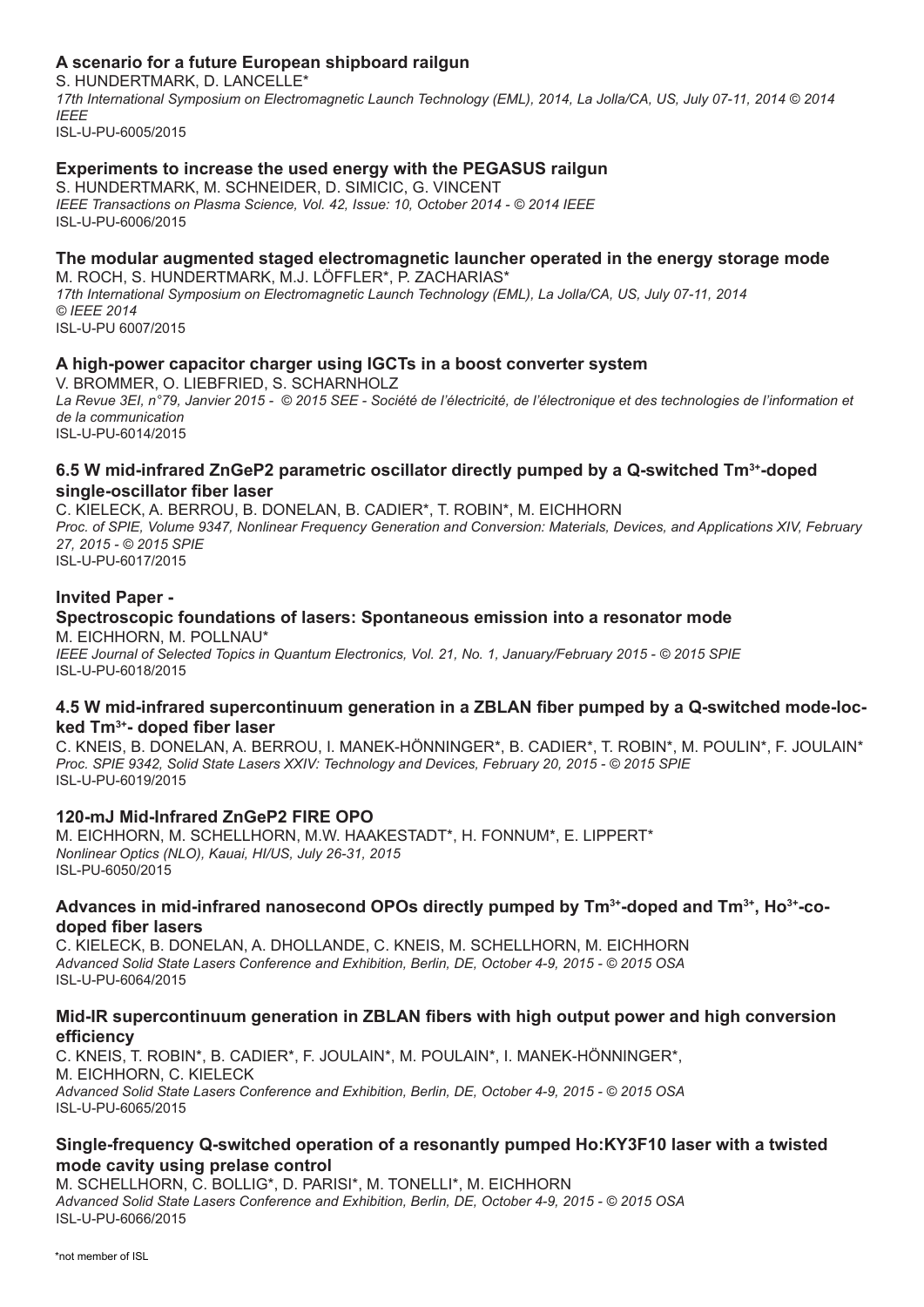# **Progress in resonantly pumped Ho<sup>3+</sup>:KY<sub>3</sub>F<sub>10</sub> laser**

M. SCHELLHORN, C. BOLLIG\*, D. PARISI\*, M. TÖNELLI\*, M. EICHHORN *4th French-German Workshop on Oxide, Dielectrics and Laser Crystals, ISL, Saint-Louis, FR, September 09-10, 2015* ISL-PU-6067/2015

# **Mid-infrared fiber lasers. Final Report of Task Group 095**

I.D. AGGARWAL\*, M. EICHHORN, H. HEISELBERG\*, C. KIELECK, E. LIPPERT\*, R. D. PETERSON\*, J. SANGHERA\*, J. SWIDERSKI\*, F. THÉBERGE\*, D. H. TITTERTON\*, D. VINCENT\* *Science & Technology Organization, STO Technical Report - STO-TR-SET-170 - © 2015 STO/NATO* ISL-U-PU-6069/2015

# Laser-induced damage study at 1.064 and 2.09 µm of high optical quality CdSiP<sub>2</sub> crystal

A. DHOLLANDE, C. KIELECK, G. MARCHEV\*, P. G. SCHUNEMANN\*, K. T. ZAWILSKI\*, V. PETROV\*, M. EICHHORN *Advanced Solid State Lasers Conference and Exhibition, Berlin, DE, October 4-9, 2015 - © 2015 OSA*

ISL-U-PU-6070/2015

### **Experimental study of the system parameters for the operation of a liquid dielectric Marx generator** R. BISCHOFF

*20th IEEE International Pulsed Power Conference (PPC) 2015, Austin/TX, US, May 31-June 4, 2015 - © 2015 IEEE* ISL-U-PU-6077/2015

# **Determination of 4H-SiC ionization rates using OBIC based on two-photon absorption**

H. HAMAD\*, C. RAYNAUD\*, P. BEVILACQUA\*, S. SCHARNHOLZ, B. VERGNE, D. PLANSON\* *International Conference on Silicon Carbide and Related Materials (ICSCRM), Giardini Naxos, IT, October 04-09, 2015* ISL-PU-6081/2015

### **Precise automated semiconductor characterization under ambient control (PASChAC) - An advanced test bench for high-voltage semiconductor devices**

B. VERGNE, S. SCHARNHOLZ, R. HASSDORF, D. PLANSON\*, D. TOURNIER\*, P. BROSSELARD\* *19th International Symposium on High Voltage Engineering, Pilsen, CZ, August 23-28, 2015 - © 2015 ISH*  ISL-U-PU-6082/2015

### **An ultrafast I(V) measurement technique accounting for capacitive and leakage currents in reverse mode for SiC power devices**

J.-B. FONDER\*, P. BROSSELARD\*, D. TOURNIER\*, M. BERTHOU\*, B. VERGNE *International Conference on Silicon Carbide and Related Materials (ICSCRM), Giardini Naxos, IT, October 04-09, 2015*  ISL-PU-6083/2015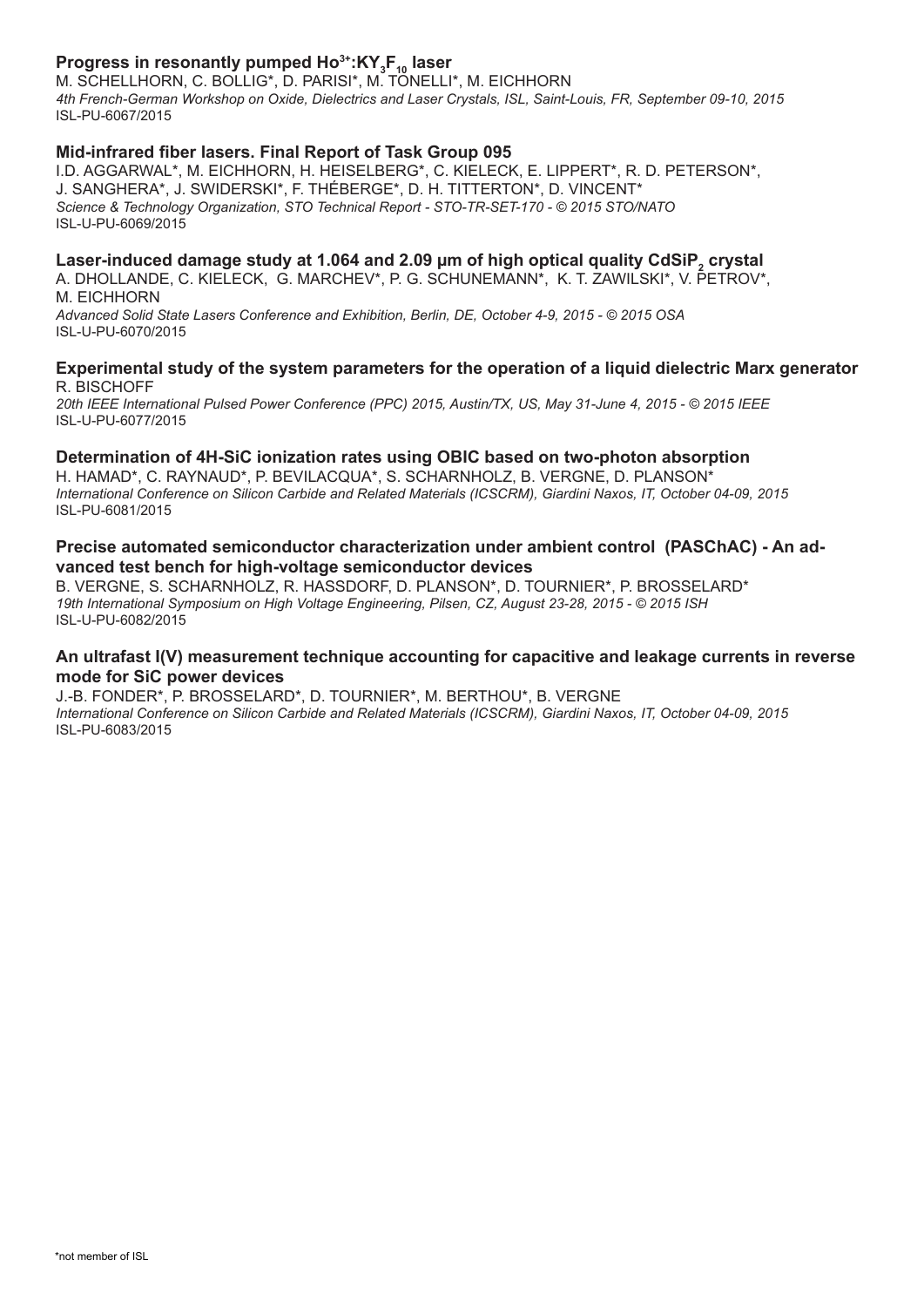# **protection technologies, security, situational awareness**

#### **Peer reviewed publications**

ISL-PR-U-PU-6044/2015

### **Description of the yield state of bioplastics on examples of starch-based plastics and PLA/PBAT blends**

T. FRAS, M. NISHIDA\*, A. RUSINEK\*, R.B. PECHERSKI\*, N. FUKUDA\* *ENGINEERING TRANSACTIONS - Engng. Trans. - 62, 4, pp. 329-354, 2014 - © 2014 Institute of Fundamental Technological Research* ISL-PR-U-PU-6010/2015

### **Study of blast and shock wave mitigation by wet aqueous foam**

C. BREDA, S. KERAMPRAN\*, M.-O. STURTZER, M. ARRIGONI\*, J.F. LEGENDRE, Y.-M. SCOLAN\* *23rd Military Aspects of Blast and Shock, Oxford, UK, September 7-12, 2014* ISL-PR-PU-6013/2015

# **Sensitivity of shot detection and localization to environmental propagation**

S. CHEINET, T. BROGLIN *Applied Acoustics, Vol. 93 (2015), pp. 97-105 - © 2015 Elsevier Ltd.* ISL-PR-U-PU-6015/2015

# **Comprehensive evaluation of coagulation in swine subjected to isolated primary blast injury**

N. PRAT\*, R. MONTGOMERY\*, A.P. CAP\*, M.A. DUBICK\*, J.C. SARRON\*, C. DESTOMBE\*, P. MAY\*, P. MAGNAN *SHOCK, Vol. 43, No. 6, pp. 598-603, 2015 - © 2015 Shock Society*

# **Chip calorimetry for the sensitive identification of hexogen and pentrite from their decomposition inside copper oxide nanoparticles**

K. BONNOT, D. DOBLAS, F. SCHNELL, L. SCHLUR, D. SPITZER *Analytical Chemistry 2015, 87 (18), pp. 9494-9499 - © 2015 American Chemical Society* ISL-PR-U-PU-6056/2015

# **Multiple-return single-photon counting of light in flight and sensing of non-line-of-sight objects at shortwave infrared wavelengths**

M. LAURENZIS, J. KLEIN\*, E. BACHER, N. METZGER *Optics Letters, Vol. 40, No. 20, pp. 4815-4818, October 15, 2015 - © 2015 Optical Society of America* ISL-PR-U-PU-6059/2015

# **Primary blast injury on thorax: a critical review of the studies and their outcomes**

J. BOUTILLIER, C. DECK\*, R. WILLINGER *IRCOBI Conference, Lyon, FR, September 9-11, 2015* ISL-PR-PU-6071/2015

### **Bio-inspired approach for intelligent unattended ground sensors**

N. HUEBER, P. RAYMOND, C. HENNEQUIN, A. PICHLER, M. PERROT, Ph. VOISIN, J.P. MOEGLIN *Proc. of SPIE Vol. 9494, 94940. Next-Generation Robotics II and Machine Intelligence and Bio-inspired Computation: Theory and Applications IX - © 2015 SPIE* ISL-PR-U-PU-6073/2015

# **Protective performance of hybrid metal foams as MMOD shields**

A. KLAVZAR, M. CHIROLI, A. JUNG\*, B. RECK *Procedia Engineering, Vol. 103, 2015, pp. 294-301 - © 2015 Elsevier Ltd.* ISL-PR-PU-6074/2015

# **Perforation of aluminum plates by fragment simulating projectiles (FSP)** T. FRAS, L. COLARD, P. PAWLOWSKI\*

*The International Journal of Multiphysics, 2015, Vol. 9, No. 3 - © 2015 Multi-Science Publishing* ISL-PR-U-PU-6075/2015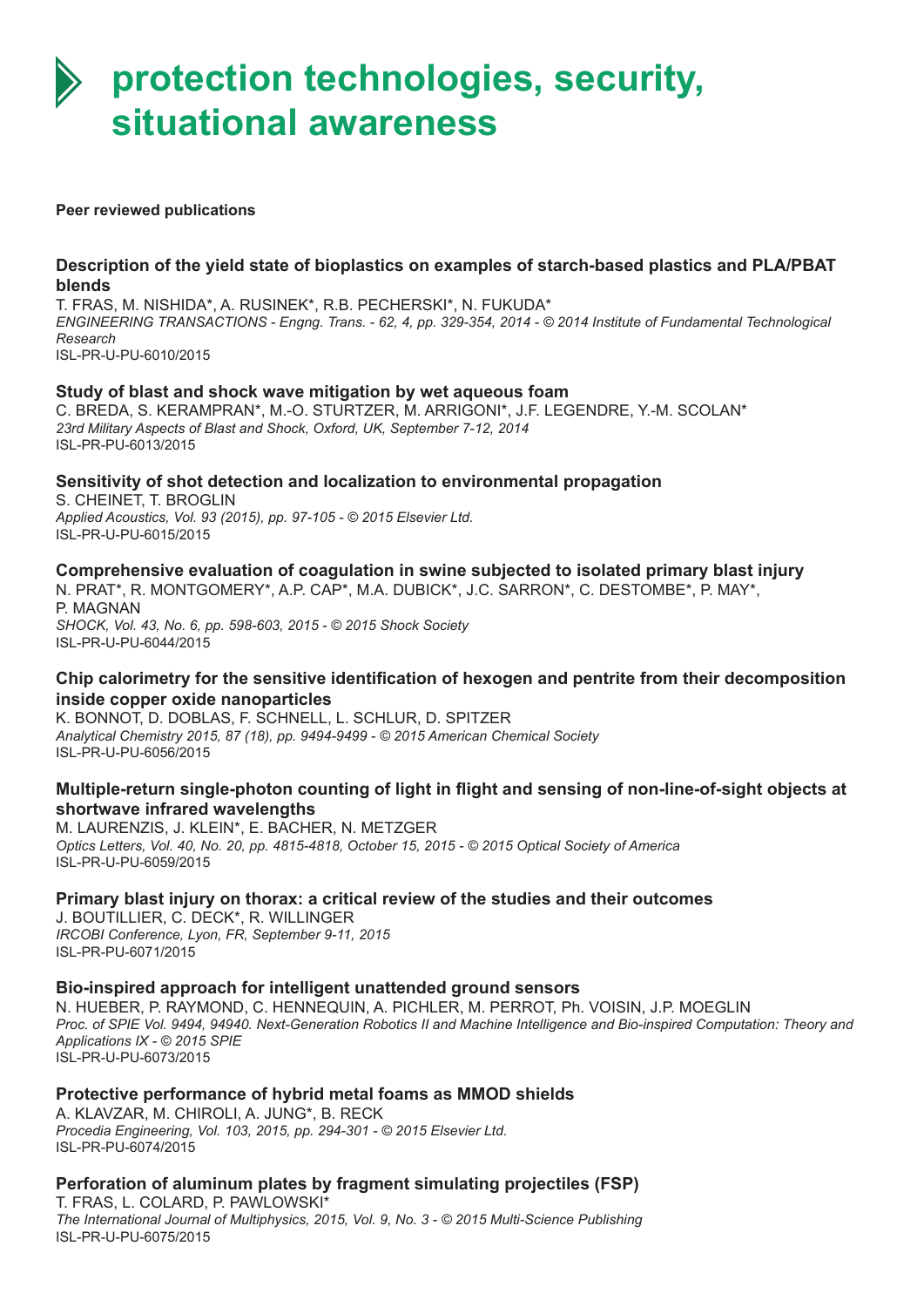### **Rifle impulse noise affects middle-ear compliance in soldiers wearing protective earplugs**

A. JOB\*, P. HAMERY, S. De MEZZO, J.C. FIALAIRE\*, A. ROUX\*, M. UNTEREINER\*, F. CARDINALE\*, H. MICHEL\*, C. KLEIN\*, B. BELCOURT\* *International Journal of Audiology, Vol. 55, Issue 1, January 2016 - © 2016 British Society of Audiology* ISL-PR-U-PU-6079/2015

# **Improved mechanical properties by nanostructuring - Special considerations under dynamic load conditions**

A. JUNG\*, S. DIEBELS\*, E. LACH *Handbook of Mechanical Nanostructuring, Vol. 1, 2015 - © 2015 Wiley-VCH Verlag* ISL-PR-U-PU-6080/2015

# **Influence of gating and of the gate shape on the penetration capacity of range-gated active imaging in scattering environments**

F. CHRISTNACHER, S. SCHERTZER, N. METZGER, E. BACHER, M. LAURENZIS, R. HABERMACHER\* *Optics Express, Vol. 23, No. 26, pp. 32897-32908 (2015) - © 2015 Optical Society of America* ISL-PR-U-PU-6107/2015

---------------------------------------

# **A multi-purpose vehicle simulant to study blast protection**

M.-O. STURTZER, F. RONDOT, J.F. LEGENDRE *Light-Weight Armour Group for Defence & Security (LWAG) Industry Focus Day and Symposium, Ryn, Poland, September 15-18, 2014* ISL-PU-6008/2015

# **Transporting longitudinal polarized electromagnetic waves**

K. KALTENECKER, A. TUNIZ\*, B.T. KUHLMEY\*, A. ARGYROS\*, M. WALTHER\*, B.M. FISCHER *8th Terahertz Days Conference, Arèches Beaufort, FR, March 31-April 2, 2015* ISL-PU 6025/2015

# **AlyPOTEC - Analysis of pharmaceutical counterfeits using terahertz technology**

S. ENGELBRECHT, D. SIMICIC, H. SCHARF, B.M. FISCHER, F. ROSA\*, Ph. ESPEAU\* *WISG15, Workshop Interdisciplinaire sur la Sécurité Globale, Troyes, FR, 03-04 février 2015* ISL-PU 6026/2015

### **Study of the thermo-mechanical behavior of aeronautical composite materials submitted to a laser irradiation**

V. ALLHEILY, F. LACROIX, A. EICHHORN, G. L'HOSTIS\*, B. DURAND\*, L. MERLAT Journées Nationales des Procédés Laser pour l'Industrie (JNPLI 2015), La Cité - Centre des Congrès, Nantes, FR, 28-30 avril *2015* ISL-PU-6027/2015

### **Improvement Of optical and acoustical Technologies for the Protection (IMOTEP)**

S. HENGY, M. LAURENZIS, A. SCHNEIDER, V. ZIMPFER *NATO MP-IST-SET-126-22 Symposium, Norfolk, Virginia, USA, May 2015 - © 2015 NATO RTO* ISL-U-PU-6028/2015

### **Study of single photon counting for non-line-of-sight vision**

M. LAURENZIS, F. CHRISTNACHER, J. KLEIN\*, M. HULLIN\*, A. VELTEN\* *Proceedings of SPIE, Vol. 9492, 94920K - Advanced Photon Counting Techniques IX - © 2015 SPIE* ISL-U-PU-6029/2015

### **Electro-optical detection probability of optical devices determined by bidirectional laser retro-reflection cross section**

M. LAURENZIS, F. CHRISTNACHER, A. MATWYSCHUK, S. SCHERTZER, S. HENGY *Proceedings of SPIE Vol. 9461, 94611L - Radar Sensor Technology XIX; and Active and Passive Signatures VI © 2015 SPIE* ISL-U-PU-6030/2015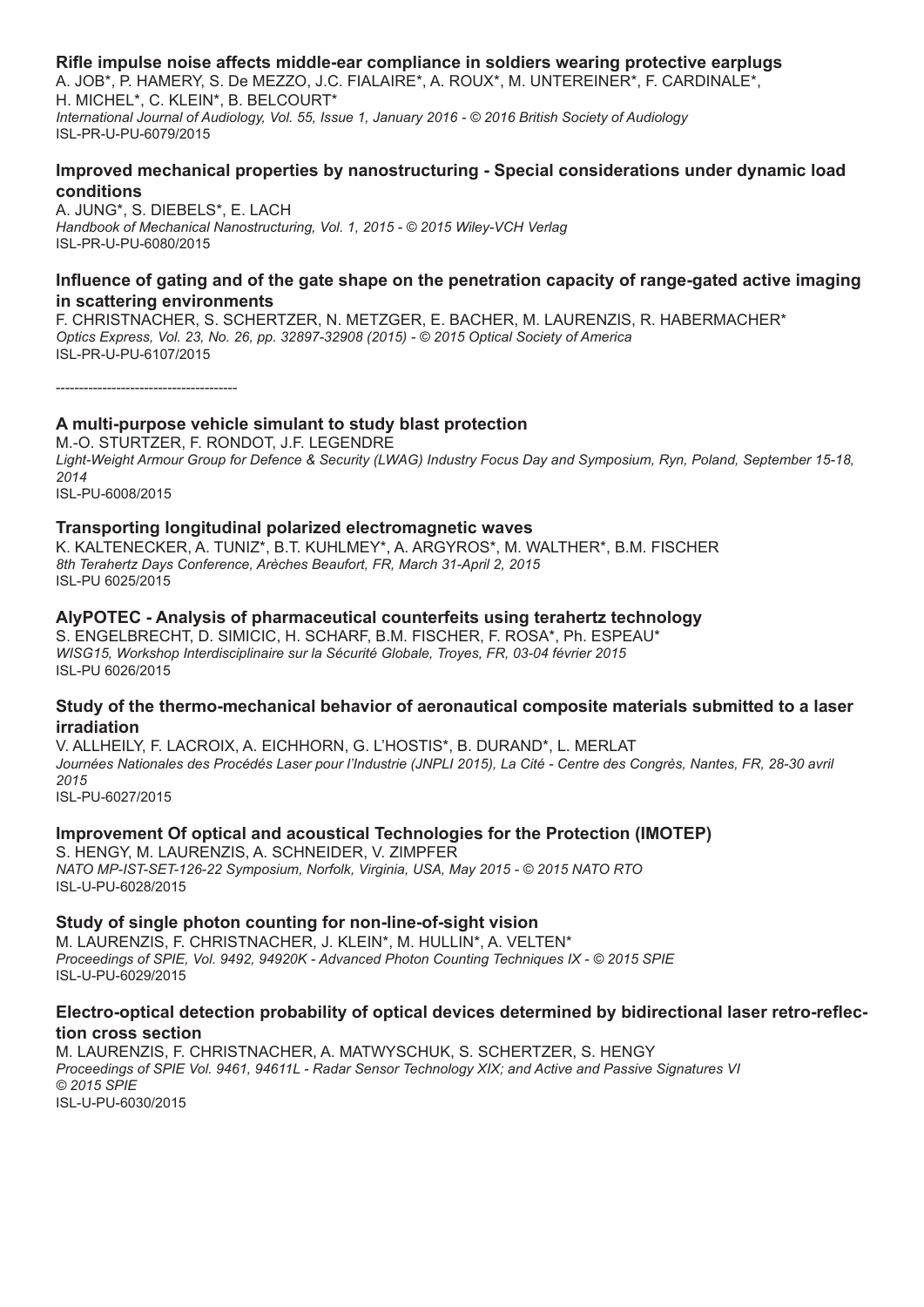# **Study of a dual mode SWIR active imaging system for direct imaging and non-line-of-sight vision**

M. LAURENZIS, F. CHRISTNACHER, A. VELTEN\* *Proceedings of SPIE Vol. 9465, 946509 - Laser Radar Technology and Applications XX; and Atmospheric Propagation XII - © 2015 SPIE* ISL-U-PU-6031/2015

### **Acoustic sensor network for hostile fire indicator for ground bases and helicopter-mounted applications**

P. NAZ, S. HENGY, M. LAURENZIS *Proceedings of SPIE Vol. 9464 94640G-1 - Ground/Air Multisensor Interoperability, Integration, and Networking for Persistent ISR VI - © 2015 SPIE* ISL-U-PU-6032/2015

#### **Degradation of front-back spectral cues induced by tactical communication and protective systems** T. JOUBAUD\*, V. ZIMPFER, A. GARCIA\*, C. LANGRENNE\*

*EuroNoise2015 - 10th European Congress on Noise Control Engineering, Maastricht, NL, May 31-June 3, 2015 © 2015 European Acoustics Association* ISL-U-PU-6040/2015

# **Time-domain modeling for impulse source localization in urban environments**

S. CHEINET, S. (ISL); EHRHARDT, L. (ISL); BROGLIN, T. (ISL) *EuroNoise2015 - 10th European Congress on Noise Control Engineering, Maastricht, NL, May 31-June 3, 2015 © 2015 European Acoustics Association* ISL*-*U-PU-6042/2015

# **Active-imaging-based underwater navigation**

D. MONNIN, G. SCHMITT, C. FISCHER, M. LAURENZIS, F. CHRISTNACHER *Proceedings of SPIE Vol. 9649, Electro-Optical Remote Sensing, Photonic Technologies, and Applications IX © 2015* ISL-U-PU-6049/2015

# **Improvement of optical and acoustical technologies for the protection of camps or mobile troops: Poject IMOTEP**

S. HENGY, M. LAURENZIS, B.M. FISCHER, P. NAZ, V. ZIMPFER *10th Security Research Conference: Future Security, Berlin, DE, September 15-17, 2015 - © 2015 Fraunhofer IOSB* ISL-U-PU-6051/2015

### **Real-time movement detection and analysis for video surveillance applications**

N. HUEBER, C. HENNEQUIN, P. RAYMOND, J.P. MOEGLIN *SPIE Proceedings, Vol. 9079, June 2014 - © Society of Photo-Optical Instrumentation Engineers* ISL-U-PU 6072/2015

### **Very high level impulse noises and hearing protection**

P. HAMERY, V. ZIMPFER, K. BUCK, S. De MEZZO *EuroNoise2015 - 10th European Congress on Noise Control Engineering, Maastricht, NL, May 31-June 3, 2015 © 2015 European Acoustics Association* ISL-U-PU-6078/2015

### **Matrix active imaging system of direct conversion tomographic data into a color image 3D (MAITO-DIC)**

A. MATWYSCHUK, E. BACHER, N. METZGER *14ème colloque international francophone du Club CMOI/SFO «Contrôles et Mesures Optiques pour l'Industrie» Pleumeur-Bodou/ Lannion, FR, 16-20 novembre 2015 - © 2015 Club CMOI/SFO* ISL-U-PU-6084/2015

# **Instantaneous generation of spatial diversity for speckle contrast reduction**

Y. LUTZ *SPIE Newsroom - © 2015 SPIE* ISL-U-PU-6087/2015

### **Methodology for the conception of speckle reduction elements in the case of short pulse illumination**

Y. LUTZ, J.-M. POYET *SPIE Defense and Security, Toulouse, FR, September 21-24, 2015 - © 2015 SPIE* ISL-U-PU-6088/2015